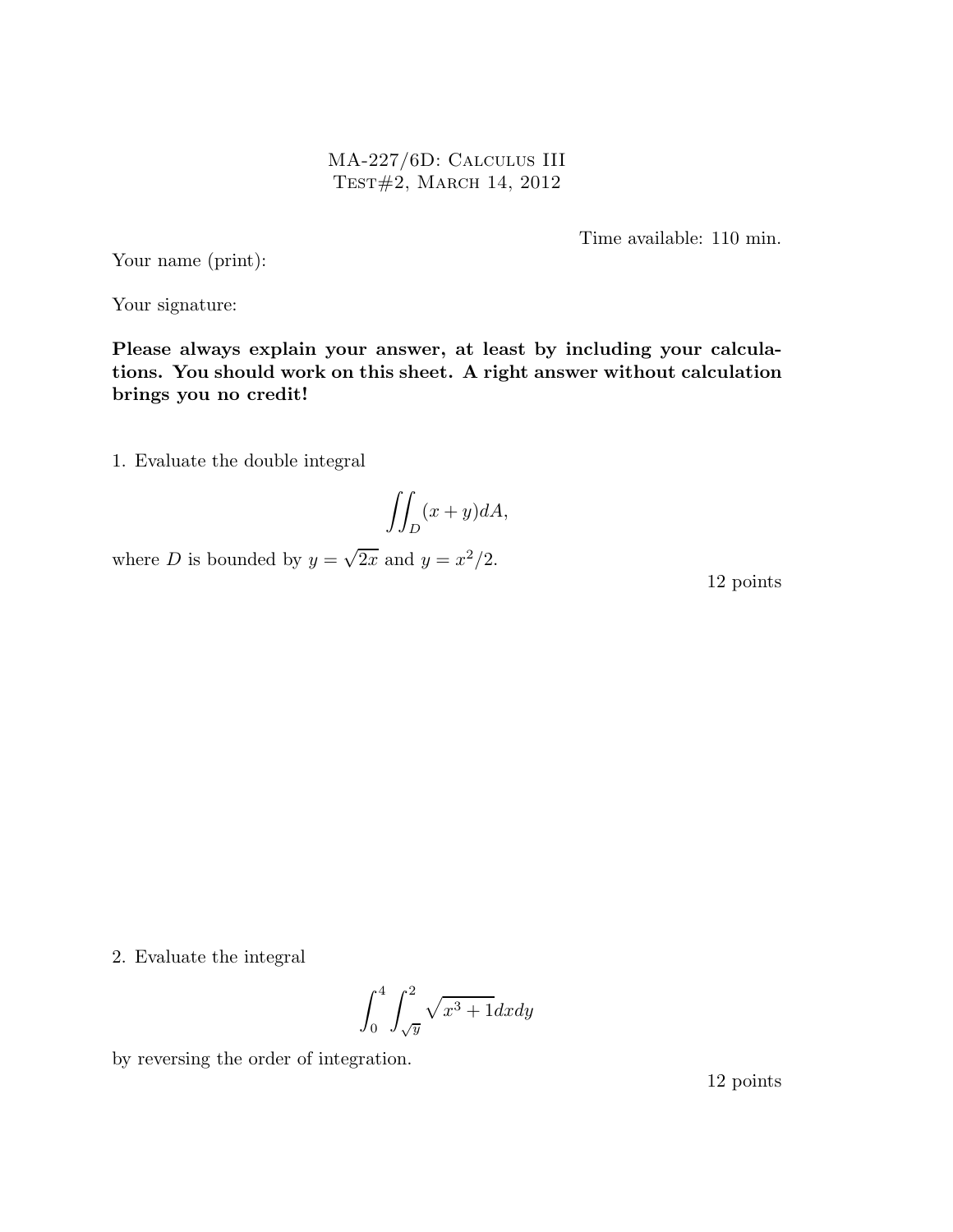3. Find the limit, if exists, or show that the limit does not exist.

$$
\lim_{(x,y)\to(0,0)}\frac{x^3 - 5y^3}{x^2 + y^2}.
$$

12 points

4. Find  $f_{rrr}$  and  $f_{sss}$  for  $f(r, s, t) = \ln(r^2 s^4 t^6)$ .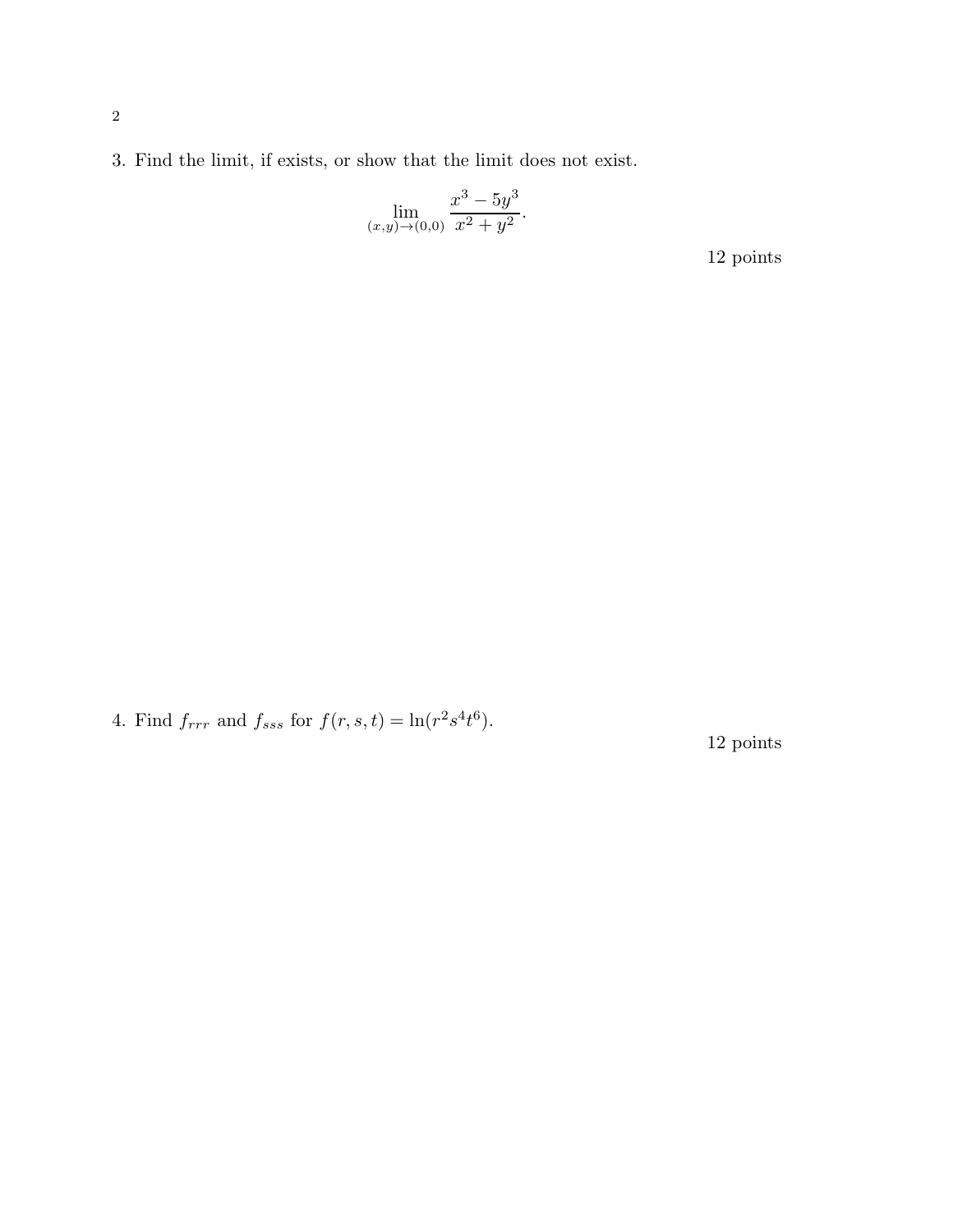5. Use differentials to estimate the amount of thin in a closed thin can with diameter 10 cm and height 16 cm if the thin is 0.02 cm thick.

12 points

6. Use implicit differentiation to find  $\partial z/\partial x$  and  $\partial z/\partial y$  if

 $x^2 + y^2 + z^2 = \cos(x + y + z).$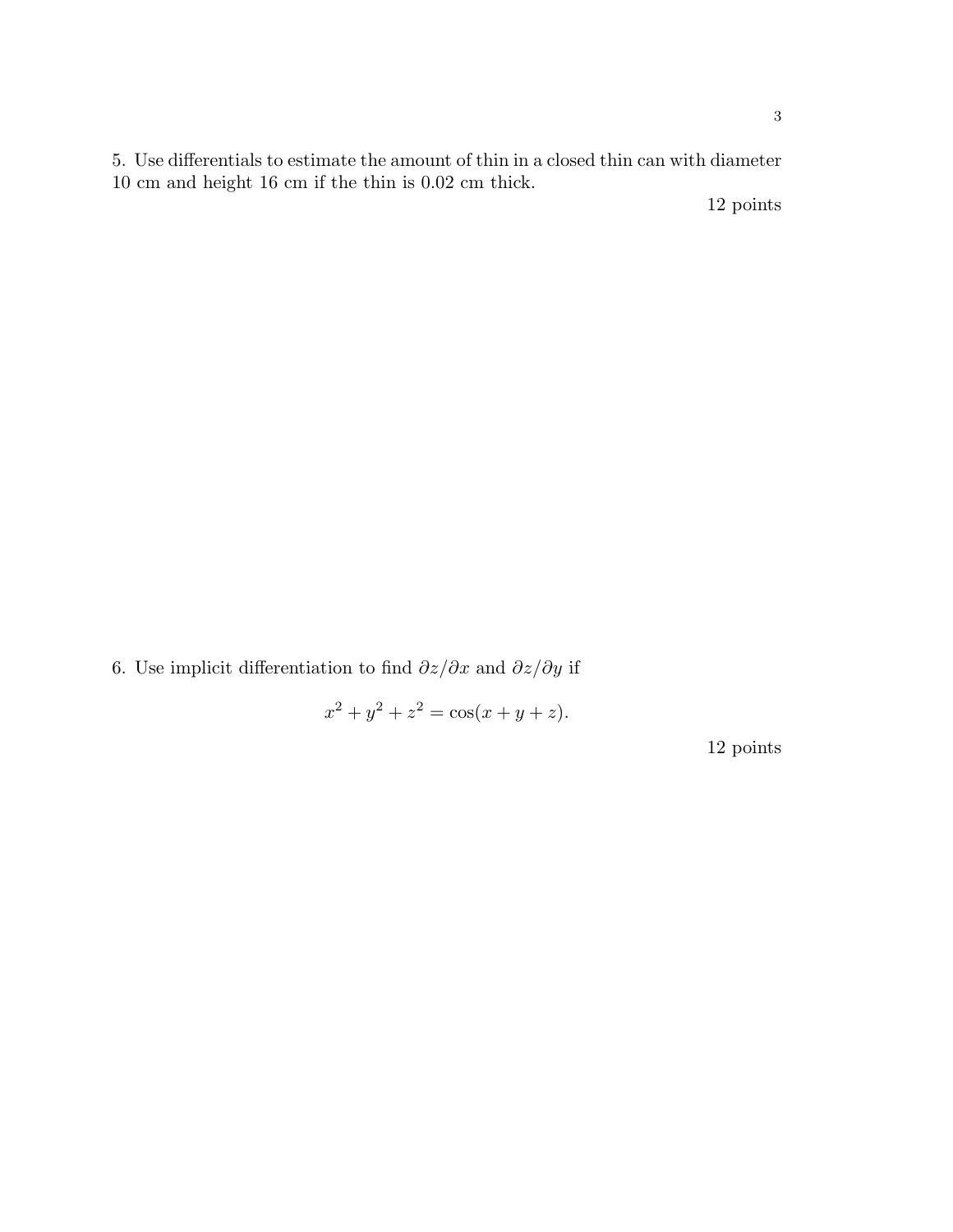7. Let  $z = x^2 - 2xy^3$ ,  $x = uv + w^3$ ,  $y = u + e^w$ . Find  $\partial z/\partial u$ ,  $\partial z/\partial v$ , and  $\partial z/\partial w$ when  $u = 2, v = -1, w = 0.$ 12 points

8. Find the maximum rate of change of the function  $f(x, y, z) = \sin(x - 4y + 3z)$ at  $(1, 1, 1)$  and the direction in which it occurs.